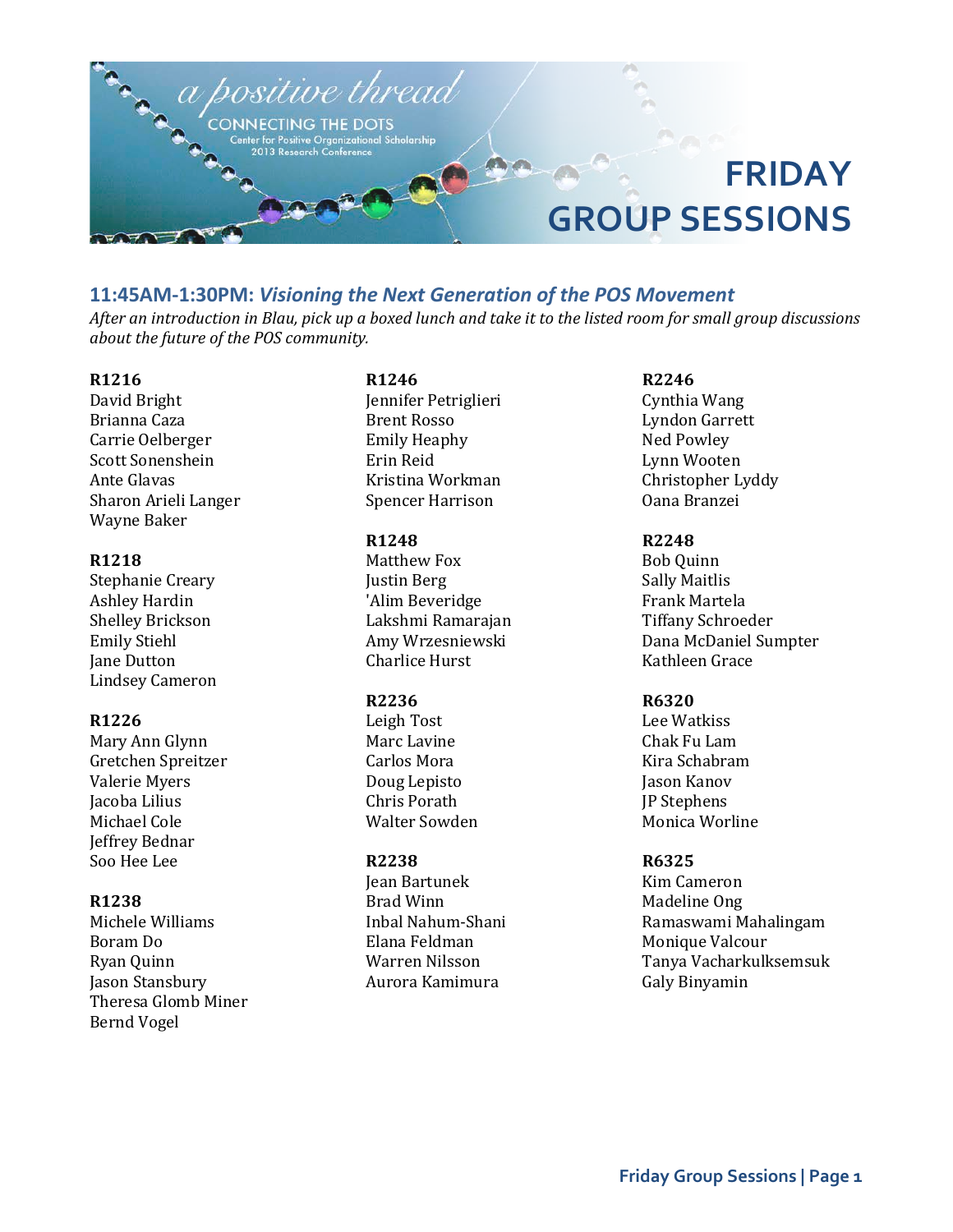# **2:15-3:00PM:** *Research Sessions* (Assigned Groups)

*These sessions are designed to bring together a group of scholars who share an interest in a particular topic, to discuss emergent trends and development in that area.*

### **Leadership (R6325)**

Chak Fu Lam Jennifer Petriglieri Valerie Myers Inbal Nahum-Shani Ryan Quinn Michael Cole Gretchen Spreitzer Charlice Hurst

# **Identity (R6320)**

Stephanie Creary Ante Glavas Lee Watkiss Boram Do Amy Wrzesniewski Erin Reid Jason Stansbury Bob Quinn Emily Stiehl Tiffany Schroeder

# **Culture & Innovation (R5020)**

Brent Rosso Elad Levinson Warren Nilsson Mary Ann Glynn Carlos Mora Ramaswami Mahalingam Ned Powley Scott Sonenshein Matthew Fox

### **Meaning (R4020)**

Justin Berg Leigh Tost Oana Branzei Doug Lepisto 'Alim Beveridge Jane Dutton Theresa Glomb Miner Kim Cameron Lindsey Cameron

# **Energy & Well-being (R3010)**

Lyndon Garrett Dana McDaniel Sumpter Bernd Vogel Jean Bartunek Jacoba Lilius Sally Maitlis Chris Porath Tanya Vacharkulksemsuk

### **Diversity (R1238)**

Sharon Arieli Langer Cynthia Wang Lakshmi Ramarajan Shelley Brickson Aurora Kamimura Soo Hee Lee

# **Relationships (R1216)**

Ashley Hardin Emily Heaphy Frank Martela Brianna Caza Elana Feldman Wayne Baker Christopher Lyddy Michele Williams

# **Values & Strengths (R1218)**

Walter Sowden Kristina Workman Jason Kanov Jeffrey Bednar Marc Lavine Madeline Ong Kira Schabram Carrie Oelberger Kathleen Grace

# **Organizing Processes (R1226)**

J.P. Stephens David Bright Spencer Harrison Monique Valcour Galy Binyamin Brad Winn Monica Worline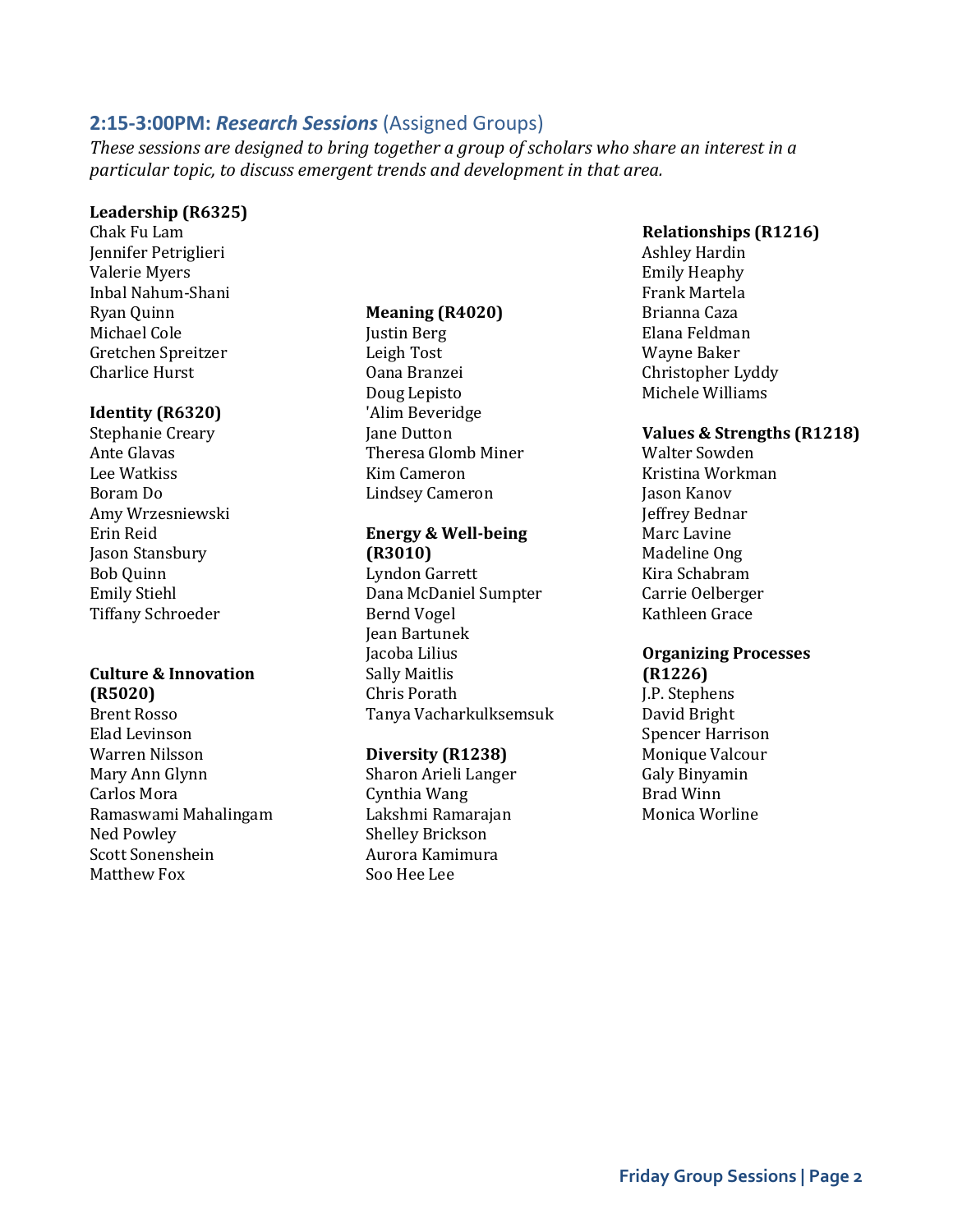# **3:00-3:45PM:** *Development Sessions* (Select a session that catches your interest!)

*These sessions are intended to prompt discussion about how we can develop our tools for finding, conducting and sharing our research with the broader community.*

**Experiments (R5020) –** A discussion on how people have been or are trying to use experimental methods in POS research

◆ Facilitators: Leigh Tost & Cindy Wang

**Field Studies (R6325)** – A discussion on new trends people are using in field work and intervention studies

- Facilitators: Dave Mayer & Warren Nilsson
- **Qualitative Methods (R4020)** A discussion about what tools or techniques people find helpful in their qualitative research
	- ◆ Facilitator: Jane Dutton

**Alternate Methods (R6320)** – An open discussion on the potential use of research methods that are seen less frequently in existing POS research

 Facilitators: Oana Branzei (multisensory methods), Theresa Glomb Miner (big data) & Ryan Quinn (discourse analysis and computer simulations)

**Editor Session (R0420)** – A discussion with current and former journal editors about publishing POS research

Facilitators/Editors: Jean Bartunek, Sally Maitlis, & Scott Sonenshein

**Coauthor Mingling (Winter Garden)** – A venue to simply meet up with a coauthor to discuss and develop an ongoing project

Facilitator: Shirli Kopelman